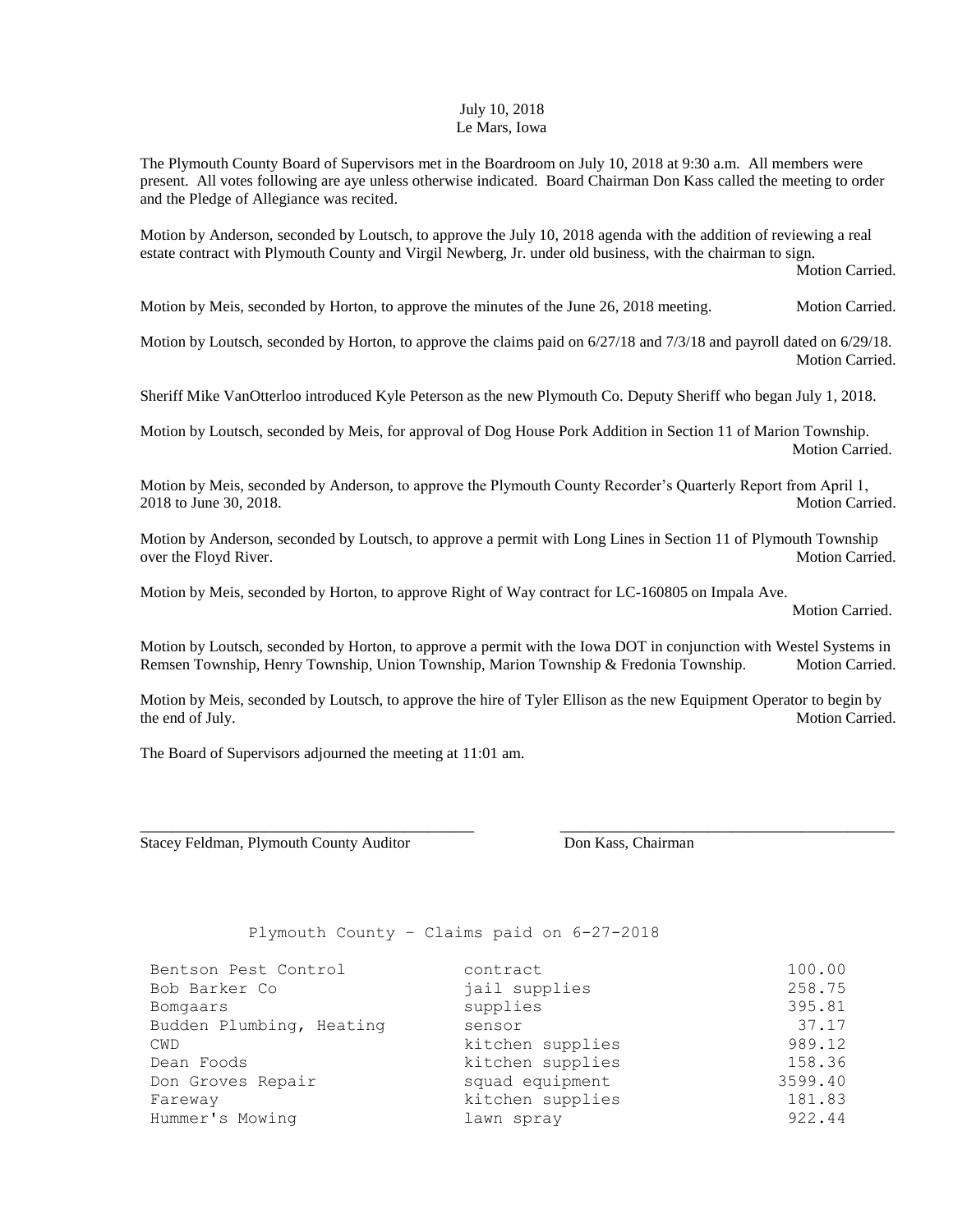| Jack's Uniforms             | uniform                 | 130.85   |
|-----------------------------|-------------------------|----------|
| Jensen Motors               | 2018 Dodge pickup       | 5295.00  |
| Colleen King                | menu review             | 170.00   |
| Northern Lights Foodservice | kitchen supplies        | 595.93   |
| Noteboom Implement          | 2018 JD Gator           | 12500.00 |
| Northwest REC               | power                   | 196.85   |
| Shield Technology Corp      | software budget program | 2800.00  |
| Streicher's                 | qun/supplies            | 898.99   |
| SupplyWorks                 | supplies                | 614.62   |
| The Schneider Corporation   | GIS mapping contract    | 3200.00  |
| Total Motors                | repairs                 | 1834.19  |
| U.S. POSTAL SERVICE         | postage                 | 2200.00  |
| Union County Electric       | tower                   | 68.00    |
| VISA                        | Sheriff's misc expenses | 1252.17  |
| Wal-Mart                    | supplies                | 483.81   |

Plymouth County – Claims paid on 7-3-2018

| A & M Laundry             | floor mats              | 58.00     |
|---------------------------|-------------------------|-----------|
| City of Akron             | SUNDRY                  | 72.21     |
| Baseline Equipment        | SUPPLIES                | 190.92    |
| Paul Betsworth            | insurance reimbursement | 66.28     |
| Bomgaars                  | SUNDRY                  | 17.96     |
| Keri Borchers             | insurance reimbursement | 500.00    |
| Elizabeth Carroll         | insurance reimbursement | 19.20     |
| Culligan Water            | RO water system         | 206.35    |
| Eakes Inc                 | SUNDRY                  | 507.22    |
| Stacey Feldman            | reimbursement           | 79.99     |
| Frontier                  | phone                   | 68.62     |
| Graves Construction       | construction projects   | 195225.09 |
| Jamie Hauser              | mileage                 | 181.49    |
| IMWCA                     | work comp. premium      | 10186.00  |
| Indoff                    | SUPPLIES                | 253.69    |
| Jayme Huber               | well closings           | 500.00    |
| Jensen Motors             | 2018 Dodge 1500 truck   | 19159.00  |
| Keltek Inc.               | equipment               | 18.55     |
| Kimball-Midwest Co.       | PARTS                   | 474.38    |
| Tom Kingsbury             | well closing            | 500.00    |
| City of Kingsley          | SUNDRY                  | 27.50     |
| Trish Kunkel              | cleaning services       | 840.00    |
| L. A. Carlson Contracting | construction project    | 94734.86  |
| Heidi Landsness           | insurance reimbursement | 460.00    |
| City of Le Mars           | water & assistance      | 200.29    |
| L.G. Everist Inc.         | GRANULAR                | 173.52    |
| Matheson-Linweld          | WELDING SUPPLIES        | 28.50     |
| Mid Country Machinery     | PARTS                   | 133.15    |
| MidAmerican Energy        | utilities & assistance  | 577.22    |
| David Moller              | <b>GROUNDS</b>          | 300.00    |
| Murphy, Collins, Bixenman | Newberg land payment    | 262034.00 |
| Sharon Nieman             | mileage                 | 231.78    |
| O'Keefe Elevator          | elevator maintenance    | 566.29    |
| O.C. Sanitation           | rent                    | 100.00    |
| One Office Solutions      | office supplies         | 14.49     |